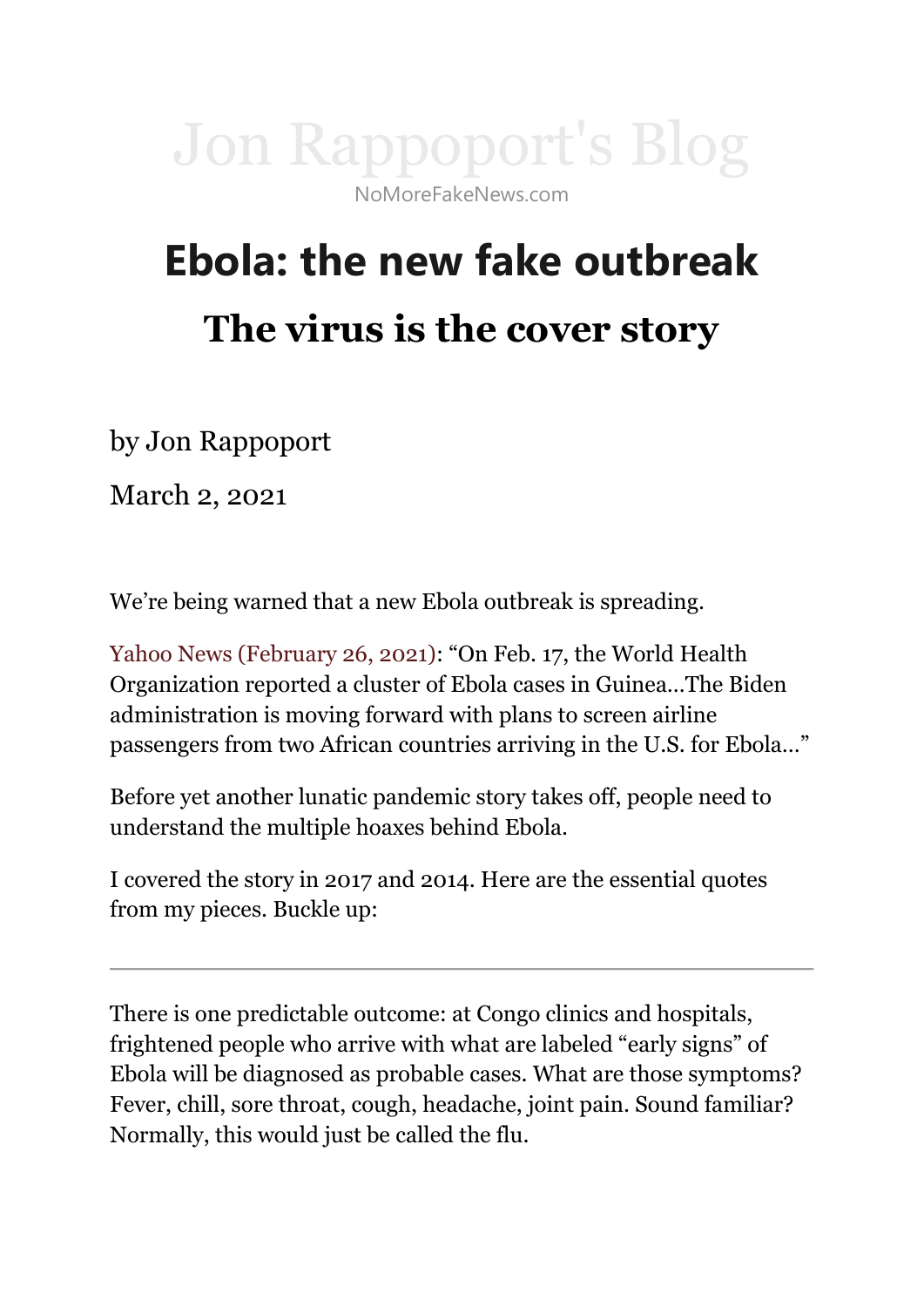Here's another point you won't see discussed on the mainstream news: the reliability of tests used to diagnose Ebola.

Two of those major tests—antibody and PCR—are notoriously unreliable.

Antibody tests will register positive for disease because they ping on factors that have nothing to do with the disease being looked for. And even when the test is accurate, a positive reading merely shows that the patient came in contact with the germ in question. It says nothing about whether he's ill or is going to become ill.

In fact, before 1985, when the science was turned on its head, antibody-positive status was taken to mean the patient's immune system had successfully warded off the germ.

The PCR test is a sophisticated way of amplifying tiny, tiny bits of what are assumed to be viral material, so they can be observed. The problem here is this: if only tiny bits of material could be found in the patient's body in the first place, there is no reason to suppose they're enough to cause disease. Very, very large amounts of virus are necessary to begin to suspect the patient is ill or is going to become ill.

Bottom line: huge numbers of people on whom these tests are done are going to be falsely diagnosed with Ebola.

You "show" people a germ and you tell them what it is and what it does, and people salute. They give in. They believe. They actually know nothing. But they believe.

The massive campaign to make people believe the Ebola virus can attack at any moment, after the slightest contact, is quite a success.

People are falling all over themselves to raise the level of hysteria.

And that is preventing a hard look at Liberia, Sierra Leone, and the Republic Guinea, three African nations where poverty and illness are staples of everyday life for the overwhelming number of people.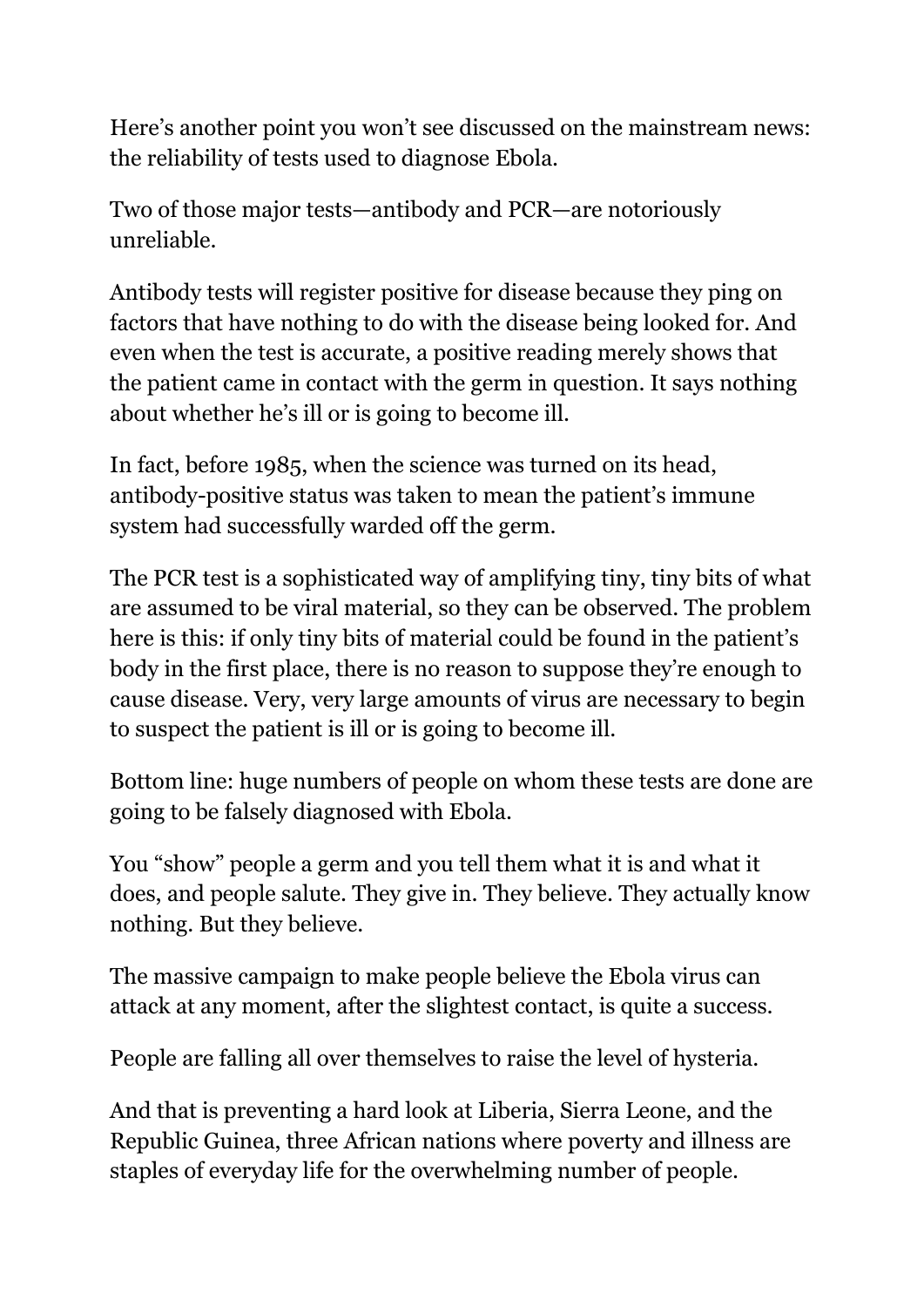The command structure in those areas has a single dictum: don't solve the human problem.

Don't clean up the contaminated water supplies, don't return stolen land to the people so they can grow food and finally achieve nutritional health, don't solve overcrowding, don't install basic sanitation, don't strengthen immune systems, don't let the people have power—because then they would throw off the local and global corporate juggernauts that are sucking the land of all its resources.

In order not to solve the problems of the people, a cover story is necessary. A cover story that exonerates the power structure.

A cover story like a germ.

It's all about the germ. The demon. The strange attacker.

Forget everything else. The germ is the single enemy.

Forget the fact, for example, that a recent study of 15 pharmacies and 5 hospital drug dispensaries in Sierra Leone discovered the widespread and unconscionable use of beta-lactam antibiotics.

These drugs are highly toxic. One of their effects? Excessive bleeding.

Which just happens to be the scary "Ebola effect" that's being trumpeted in the world press.

(J Clin Microbiol, July 2013, 51(7), 2435-2438), and Annals of Internal Medicine Dec. 1986, "Potential for bleeding with the new beta-lactam antibiotics")

Forget the fact that pesticide companies are notorious for shipping banned toxic pesticides to Africa. One effect of the chemicals? Bleeding.

Forget that. It's all about the germ and nothing but the germ.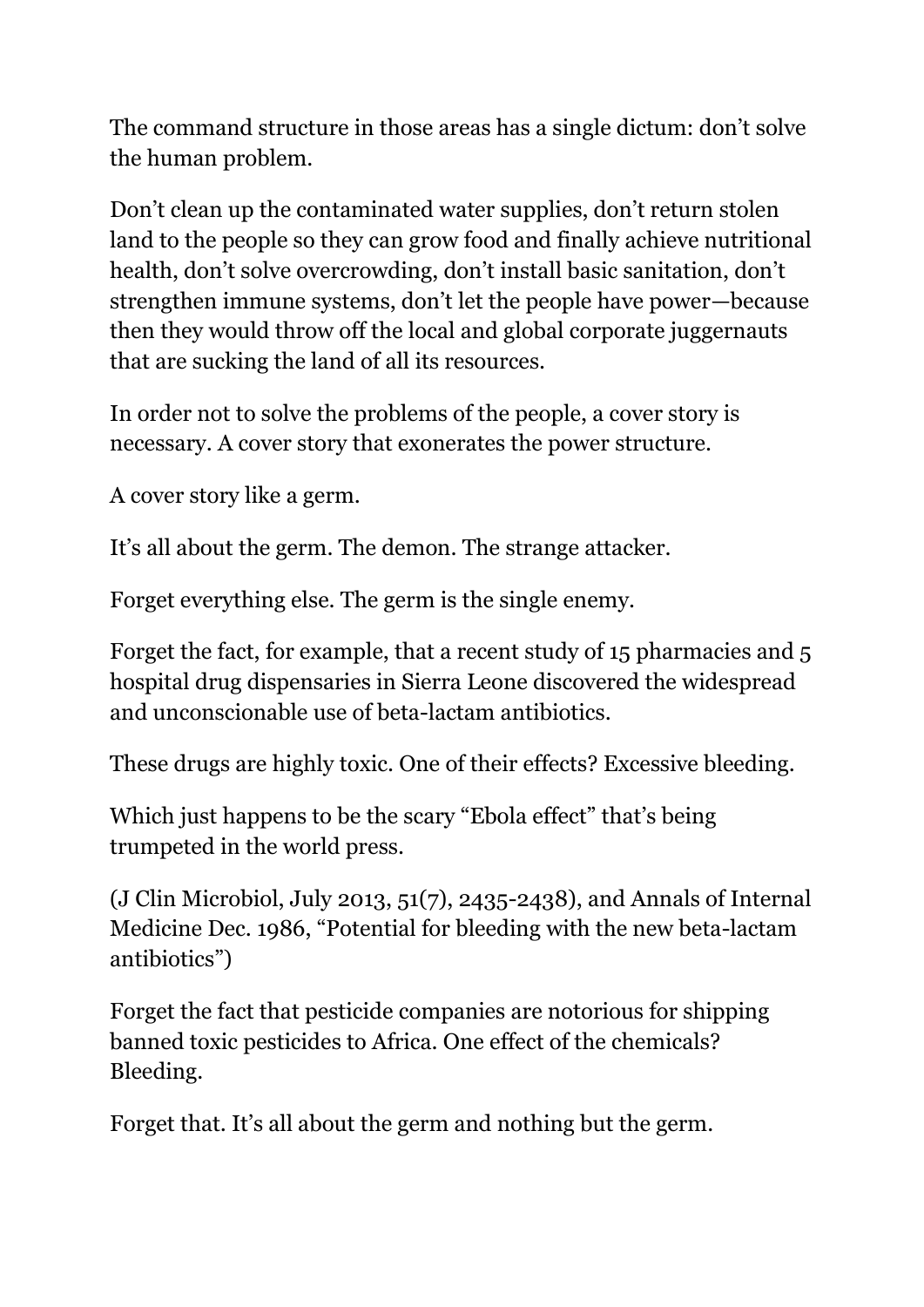Forget the fact that, for decades, one of the leading causes of death in the Third World has been uncontrolled diarrhea. Electrolytes are drained from the body, and the adult or the baby dies. (Diarrhea is also listed as an "Ebola" symptom.)

Any sane doctor would make it his first order of business to replace electrolytes with simple supplementation—but no, the standard medical line goes this way:

The diarrhea is caused by germs in the intestinal tract, so we must pile on massive amounts of antibiotics to kill the germs.

The drugs kill off all bacteria in the gut, including the necessary and beneficial ones, and the patient can't absorb what little food he has access to, and he dies.

Along the way, he can also bleed.

But no, all the bleeding comes from Ebola. It's the germ. Don't think about anything else.

Forget the fact that adenovirus vaccines, which have been used in Liberia, Guinea, and Liberia (the epicenter of Ebola), have, according to vaccines.gov, the following adverse effects: blood in the urine or stool, and diarrhea.

Reporter Charles Yates uncovered a scandal in Liberia centering around the Firestone Rubber Plantation—chemical dumping, poisoned water.

And skin disease.

"Rash" is listed as one of the Ebola symptoms.

Liberia Coca Cola bottling plant: foul black liquid seeping into the environment—animals dying.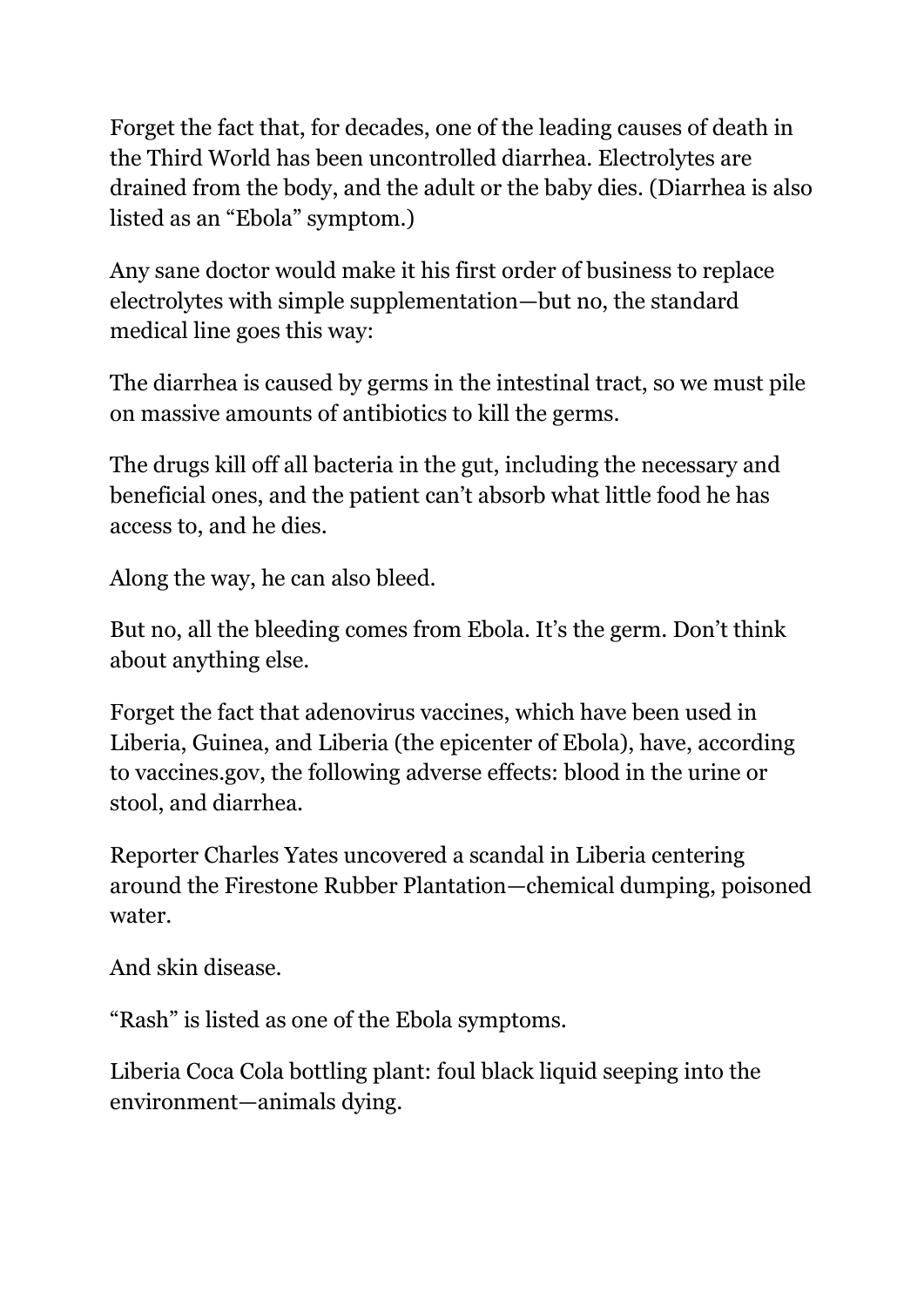Chronic malnutrition and starvation—conditions that are endemic in Liberia, Sierra Leone, and Guinea—are the number-one cause of T-cell depletion in the world.

T-cells are a vital component of the immune system. When that system is compromised, any germ coming down the pipeline will cause epidemics and death.

Getting the picture?

In email correspondence with me, David Rasnick, PhD, announced this shocking finding:

"I have examined in detail the literature on isolation and Ems [EM: electron microscope pictures] of both Ebola and Marburg viruses. I have not found any convincing evidence that Ebola virus (and for that matter Marburg) has been isolated from humans. There is certainly no confirmatory evidence of human isolation."

Rasnick obtained his PhD from the Georgia Institute of Technology, and spent 25 years working with proteases (a class of enzymes) and protease inhibitors. He is the author of the book, The Chromosomal Imbalance Theory of Cancer. He was a member of the Presidential AIDS Advisory Panel of South Africa.

The real reasons for the "Ebola outbreak" include, but are not limited to: industrial pollution; organophosphate pesticides (causes bleeding); vast overuse of antibiotics (causes bleeding); severe and debilitating nutritional deficiencies (which can cause bleeding); starvation; drastic electrolyte loss; chronic diarrhea; grinding poverty; war; stolen farm land; vaccination campaigns (in people whose immune systems are compromised, vaccines can easily wipe out their last shreds of health).

Doctors and nurses in West Africa are working in very high temperatures, in clinic rooms likely sprayed with extremely toxic organophosphate pesticides. These workers are sealed into hazmat suits, where temperatures rose even higher, causing the loss of up to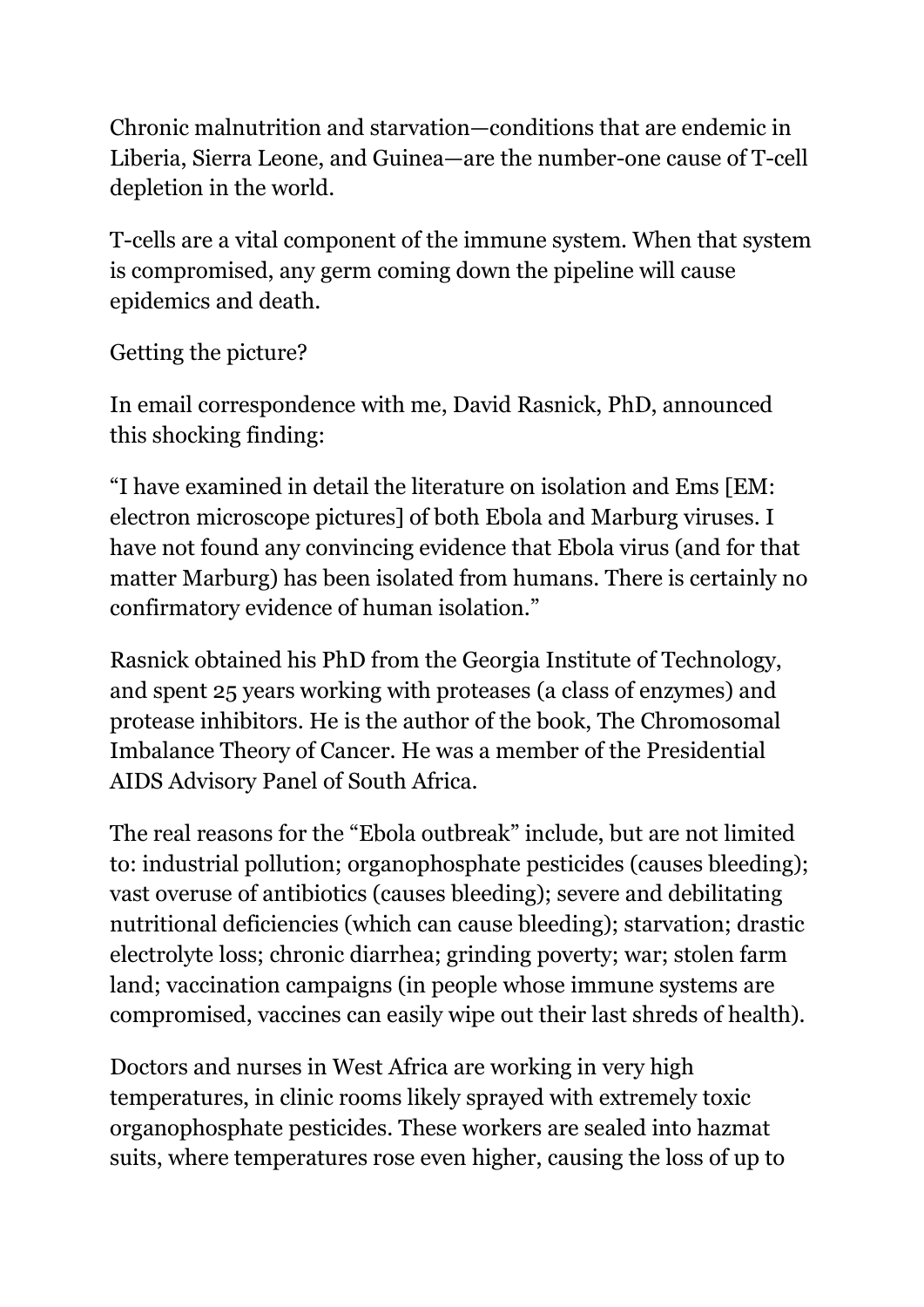five liters of body fluid during a one-hour shift. Then, recovering, they need IV rehydration, and they are doused with toxic disinfectant chemicals. They go back into the suits for another round of duty. One doctor reported that, inside his suit, there was (toxic) chlorine. These factors alone could cause dangerous illness and even death, and, of course, the basic symptoms of "Ebola."

People diagnosed with Ebola outside West Africa? Again, the diagnostic tests are completely irrelevant and unreliable. Illness, if any, could come from a variety of causes. The "Ebola symptoms" are similar, for example, to the flu.

Repackaging a set of common symptoms under different disease labels is a standard practice of the medical cartel.

Even assuming the Ebola virus exists, the experts were expressing grave doubts all the way back in 1977. Right at the beginning of Ebola hysteria.

The 1977 reference here is: "Ebola Virus Haemorrhagic Fever: Proceedings of an International Colloquium on Ebola Virus Infection and Other Haemorrhagic Fevers held in Antwerp, Belgium, 6-8 December, 1977."

This report is 280 pages long. It's well worth reading and studying, to see how the experts hem and haw, hedge their bets, and yet make damaging admissions:

For example, "It is impossible to consider the virological diagnosis of Ebola virus infection loose [apart] from the diagnosis of haemorrhagic fevers in general. The clinical picture of the disease indeed is too nonspecific to allow any hypothesis as to which virus may be responsible for any given case."

Boom.

Here is a particularly illuminating quote: "…it is becoming clear, to us at least, that the more work you do with the FA-Test [an antibody test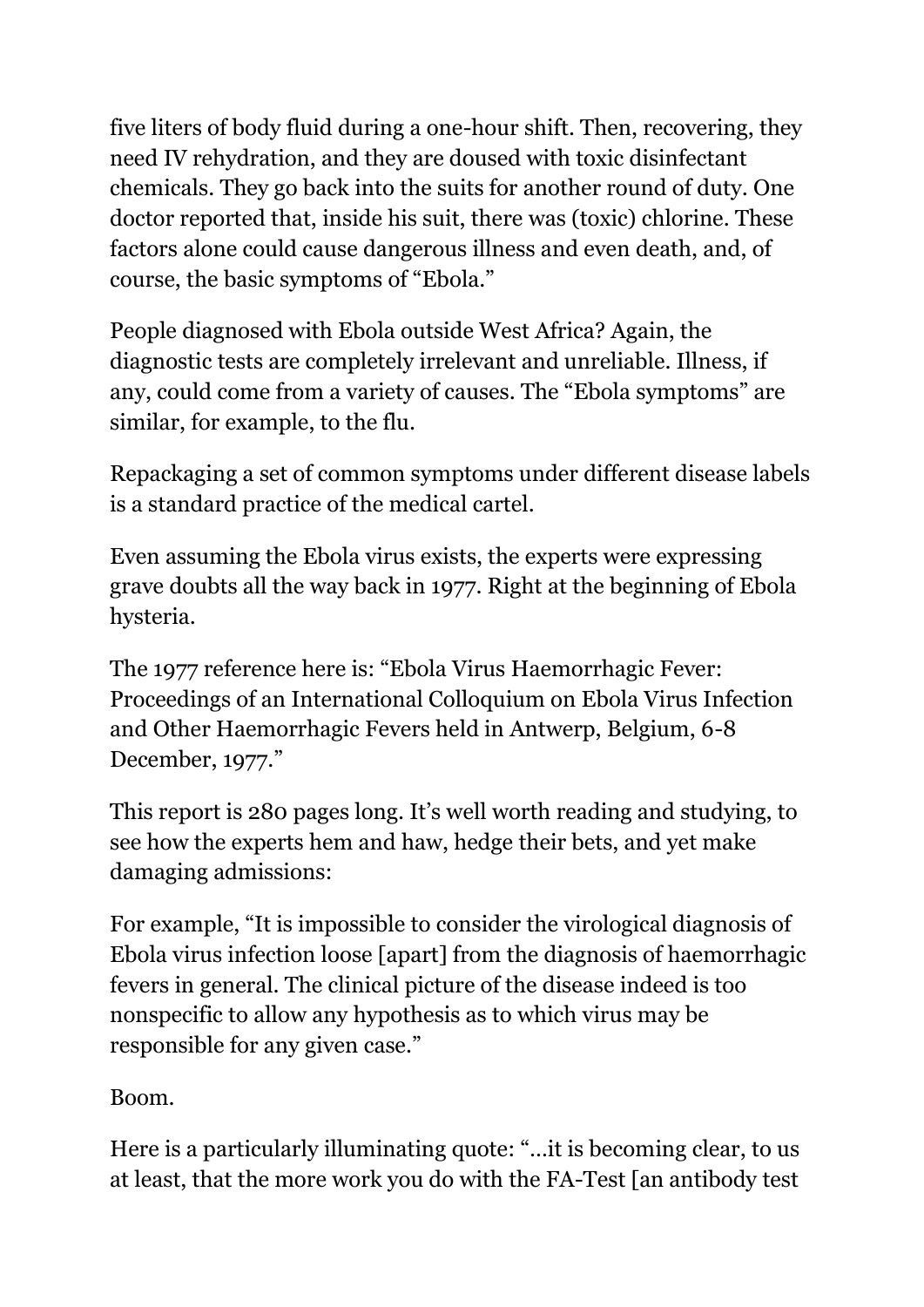for Ebola diagnosis] the more interesting, the more complicated and the more biologically sloppy the results become. I would urge very great caution in making any kind of final interpretation of what you have just heard [from other presenters]…I cannot explain how a Panamanian Indian can have antibodies to Ebola virus. I don't think these are real antibodies. Of course if these are not, it means that any others in a given serum [blood sample from a patient] may not be as well. It is clear that we must have an alternative and a much more specific method with which we can answer these questions. Several facts suggest endemicity of Ebola in Zaire…I'm beginning to believe that the virus may in fact be endemic in Zaire."

What do the last two sentences mean? They mean there is a significant chance that Ebola has been present in Zaire for a long, long time, and people have developed natural immunity to it, as they would to, say, measles or mumps.

Hardly the stuff of "outbreaks" and viral "hot zones" and recent "epidemics."

Irrelevant or non-existent viruses function as cover stories to conceal actual and inconvenient causes of illness, such as industrial pollution, ag pesticides, GMO food, fracking chemicals, radiation, etc.

The medical cartel and its government allies move a step closer to being able to mandate all vaccines for the population, with no exemptions permitted.

The overall toxifying and weakening of populations, through vaccines and drugs, thus moves forward. Weakened=easier to control.

Selective quarantines further establish unconstitutional government control over the people. A phony epidemic can trigger the wide declaration of martial law.

Under the aegis of "tracking carriers of the virus," the Surveillance State expands.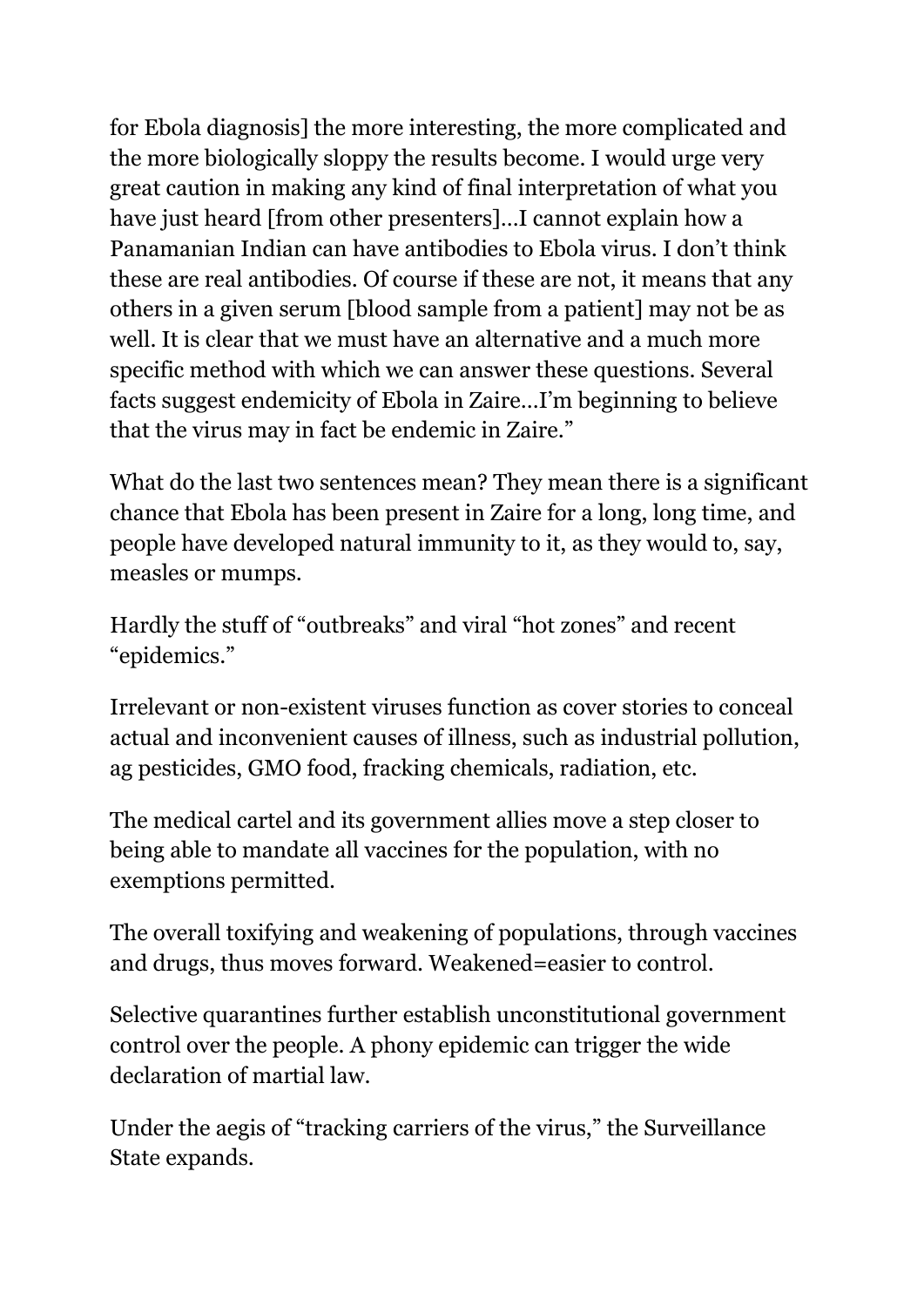Combining the epidemic op with open borders, the government and medical authorities can assert there are now vast numbers of unvaccinated people in the US (immigrants)—and they must be protected, through "herd immunity," by vaccinating everyone in the US with every conceivable vaccine.

Under the cover of "a global pandemic," toxic modern medicine can expand its reach into every corner of the globe as a necessary platform for treating 'infected populations'."

The DOD and DHS expand their operations, because "every pandemic is a threat to national security."

The Globalist view of one world under one controlling management system is enhanced—"every epidemic threatens all of us, we're all in this together, we need, among other innovations, one coordinated medical system for the whole planet."

Travel to and from any point in the world can be cut off arbitrarily more top-down control.

Through declaring "infected zones," economic attacks can be leveled by isolating and quarantining those zones. Loss of business, loss of money—the IMF and World Bank step in and make draconian deals for loans, in exchange for surrender to mega-corporate control of those territories.

In the wake of "fear of the epidemic," all national health insurance programs on the planet, including Obamacare, can assert more power over the people—"we're here to protect you from illness and death, so accept all diagnoses and treatments; no opting out, no resistance…"

Further attacks can be launched at traditional and natural solutions to illness—"how dare people try to treat Ebola with anything except (unproven and toxic) drugs and vaccines."

Further propaganda covertly characterizes "deepest darkest Africa" as the place where terrible things come from.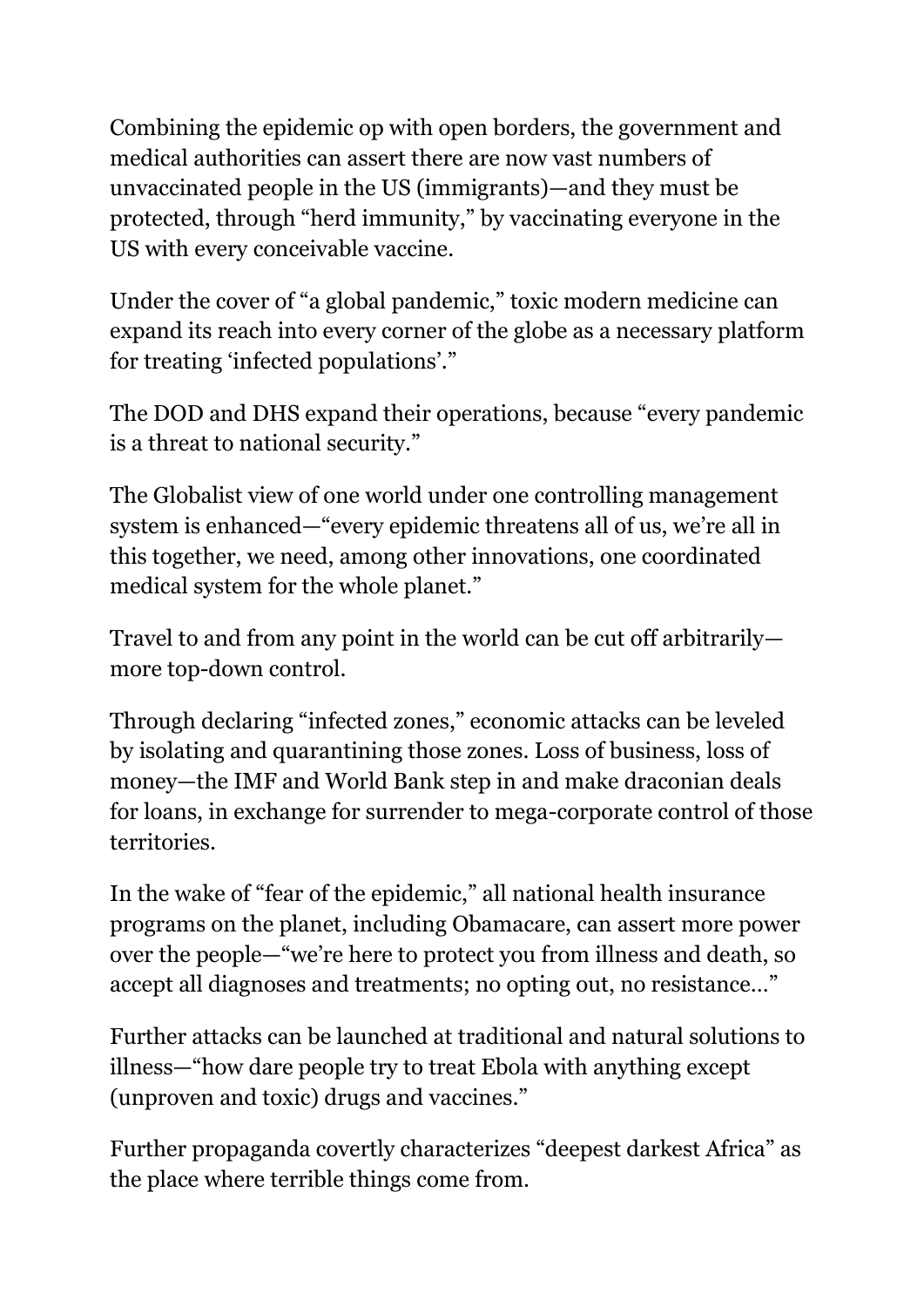"The killer virus" functions as a cover story, concealing the centurieslong campaign to weaken and decimate the populations of Africa through starvation, wars, contaminated water supplies, overcrowding, theft of fertile farm land and other natural resources, toxic vaccine campaigns.

To those who point out there is a history of hemorrhagic (bleeding) fevers in parts of Africa, there is also a history of horrendous malnutrition, one aspect of which is scurvy, which also causes bleeding from all mucous membranes.

Scurvy is far from the complete explanation for "Ebola," but it exemplifies how easy it is to overlook and intentionally ignore nongerm factors.

Bottom line: no need for a virus to explain the bleeding.

Then we have pesticides.

The reference here is "Measuring pesticide ecological and health risks in West African agriculture…" Feb. 17, 2014, published in Philosophical Transactions of The Royal Society, by PC Jepson et al.

"The survey was conducted at 19 locations in five countries and obtained information from 1704 individuals who grew 22 different crops. Over the 2 years of surveying, farmers reported use of 31 pesticides…

"…certain compounds represented high risk in multiple environmental and human health compartments, including carbofuran, chlorpyrifos, dimethoate, endosulfan and methamidophos.

"Health effects included cholinesterase inhibition, developmental toxicity, impairment of thyroid function and depressed red blood cell count…"

The study also notes that "[p]esticide imports to West Africa grew at an estimated 19% a year in the 1990s…well ahead of the growth in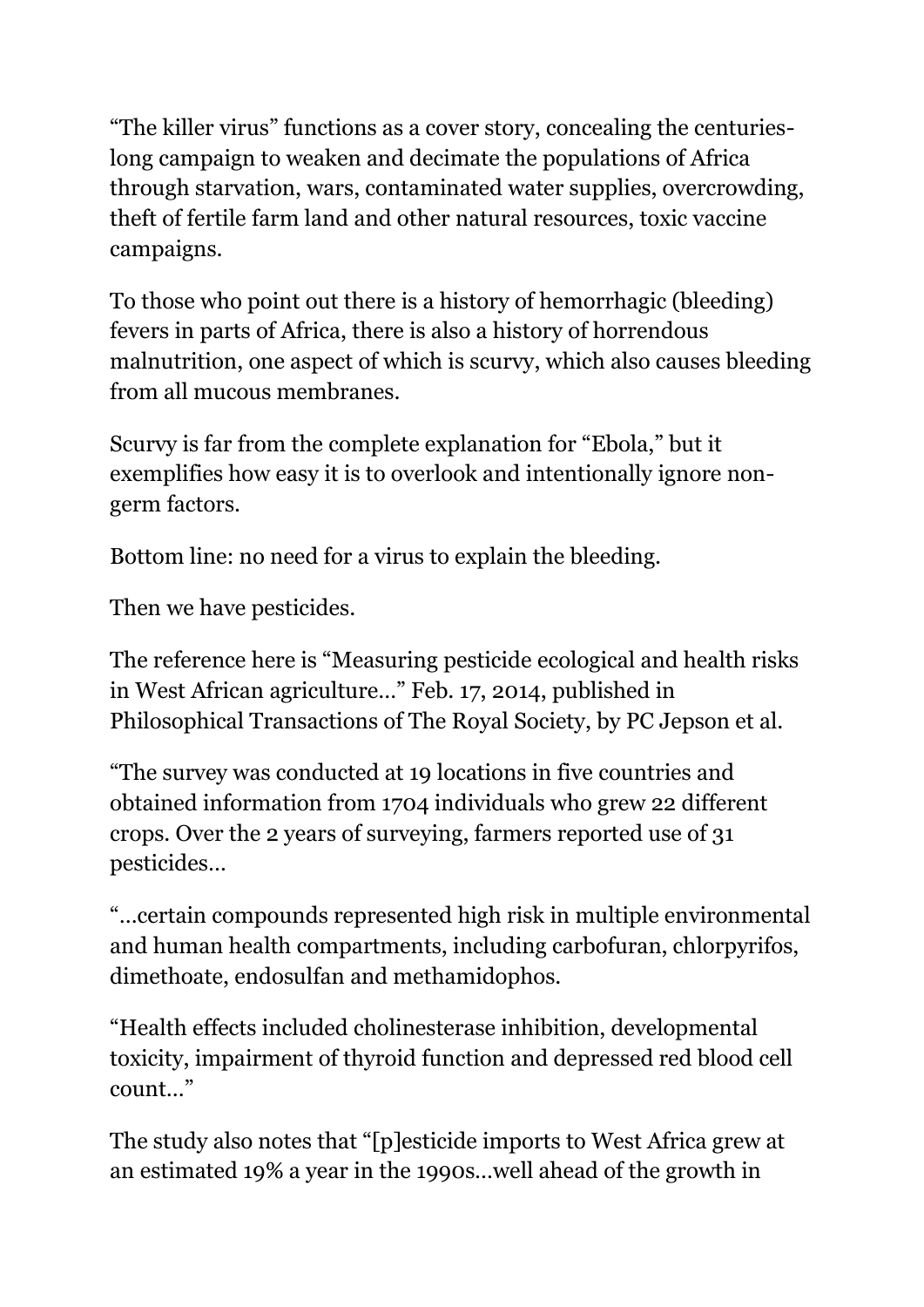agricultural production of 2.5%…" In other words, pesticides have flooded West Africa.

Here is another vital observation made in the study: "The distribution and sale of pesticides in West Africa is not effectively regulated. Multiple channels of supply commonly include the repackaging of obsolete or illegal stocks [extremely toxic] and the correspondence between the contents of containers to what is stated on the label is poor…"

Pesticide suppliers conceal banned pesticides—which they are taking a loss on, because they can't sell them—and put them inside containers labeled with the names of legal pesticide.

Let's consider the pesticides specifically mentioned in the study.

Carborfuran—According to the New Jersey Dept. of Health and Senior Services' Hazardous Substance Fact Sheet, exposure to Carbofuran "can cause weakness, sweating, nausea and vomiting, abdominal pain, and blurred vision. Higher levels can cause muscle twitching, loss of coordination, and may cause breathing to stop [imminent death]."

Chloropyrifos, dimethoate, and methamidophos are organophosphates. In my previous article, I cited such compounds as a source of internal bleeding (an "Ebola" symptom). The Pesticide Action Network describes organophosphates as "among the most acutely toxic of all pesticides…they deactivate an enzyme, Cholinesterase, which is essential for healthy nerve function."

Endosulfan is being phased out globally, because it is extremely toxic and disrupts the endocrine system.

These pesticides can and do produce a number of the symptoms called "Ebola:"

Bleeding, nausea, vomiting, diarrhea, rash, stomach pain, coma.

But all this is swept aside in the hysteria about The Virus.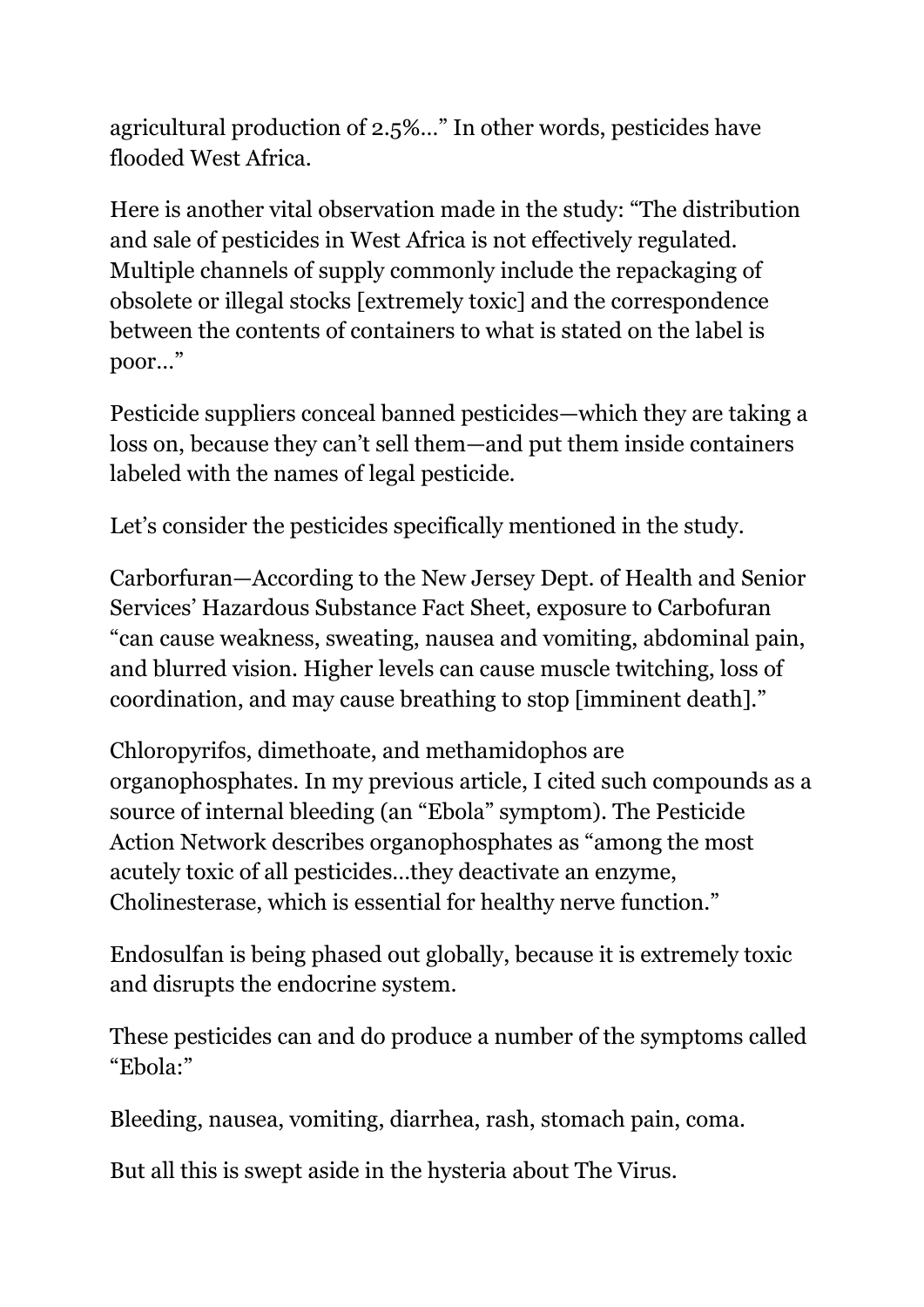Here is a quote from a study, "Potential for bleeding with the new beta-lactam antibiotics," Ann Intern Med December 1986; 105(6):924- 31:

"Several new beta-lactam antibiotics impair normal hemostasis [body processes that stop bleeding]… These antibiotics often cause the template bleeding time to be markedly prolonged (greater than 20 minutes)… dangerous bleeding due to impaired platelet aggregation requires treatment with platelet concentrates."

Here is a summary from MedlinePlus:

"The Clostridium difficile bacteria normally lives in the intestine. However, too much of these bacteria may grow when you take antibiotics. The bacteria give off a strong toxin that causes inflammation and bleeding in the lining of the colon…Any antibiotic can cause this condition. The drugs responsible for the problem most of the time are ampicillin, clindamycin, fluoroquinolones, and cephalosporins…"

So let's look at the level of antibiotic use in West Africa and the Third World.

Voice of America, February 26, 2014, "…antibiotics have become the automatic choice for treating a child with a fever."

AAPS (American Association of Pharmaceutical Scientists): "For instance, in most areas of West Africa, antibiotics are commonly sold as over-the-counter medications."

TWN (Third World Network): "…a survey carried out in 1999 showed that nearly one out of two antidiarrheal products in Third World countries contained an unnecessary antibiotic [and chronic diarrhea in the Third World is a leading cause of death, so you can be sure that these antidiarrheal drugs are consumed in great quantities].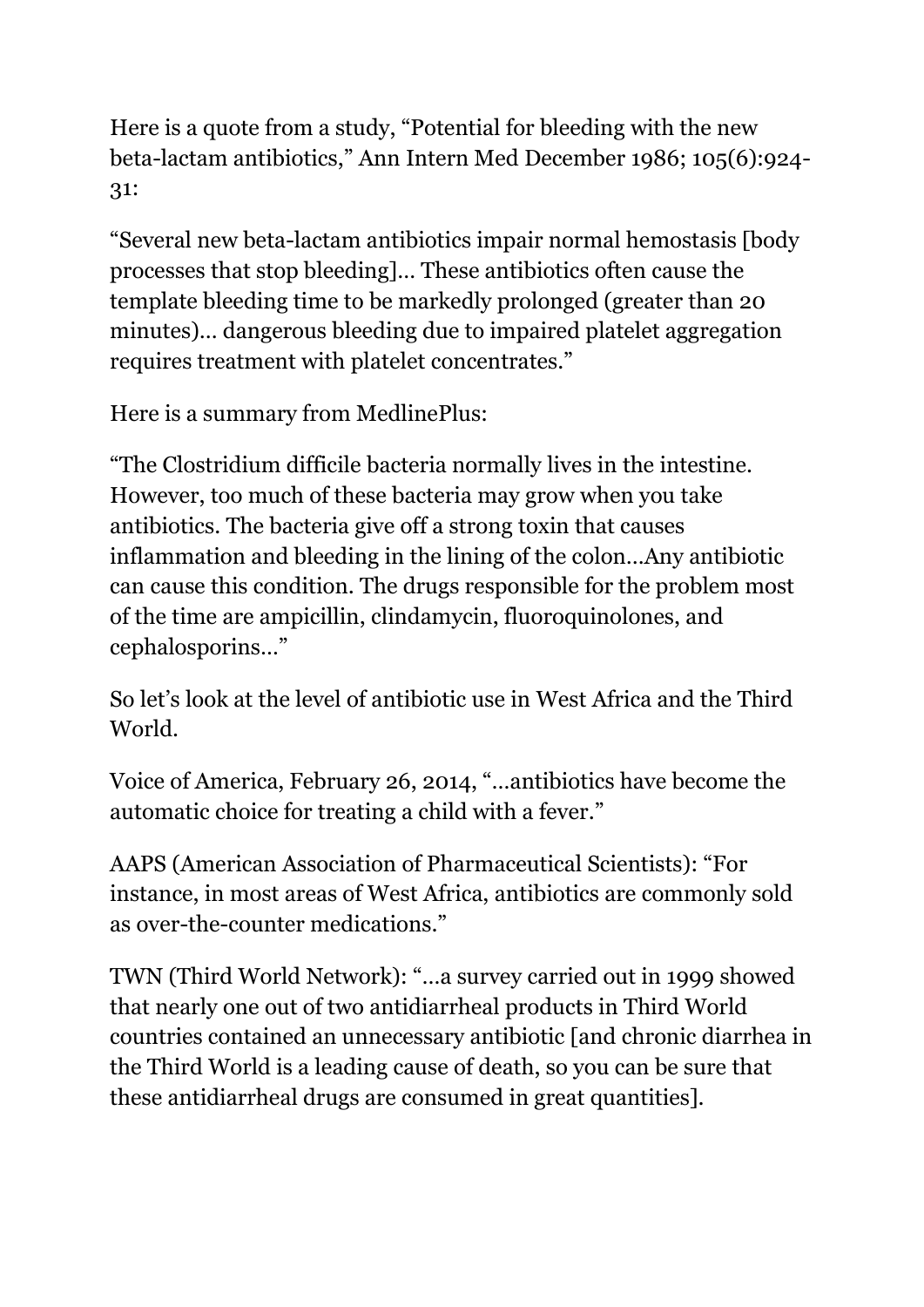"…75 products (including some antibiotics) which had been pulled out or banned in one or more European countries were identified in the Third World in 1991."

Of course, banned antibiotics would be exceptionally toxic.

In West Africa, antibiotic use is sky-high…and antibiotics do cause bleeding.

Bleeding where? In the digestive tract.

In light of that, consider the following excerpt from the healthgrades.com article, "What is vomiting blood?"

"Vomiting blood indicates the presence of bleeding in the digestive tract…

"Vomiting blood may be caused by many different conditions, and the severity varies among individuals. The material vomited may be bright red or it may be dark colored like coffee grounds…"

Yes, it turns out that any source of internal bleeding in the digestive tract—such as overuse of antibiotics—can cause a person to vomit blood.

"The uniqueness" of "Ebola-blood-vomiting" is a fairy tale.

What else could cause the "Ebola" bleeding symptom in West Africa?

We have the fact that organophosphate insecticides are being widely used for indoor spraying, in West African homes and, surely, in clinics, to kill mosquitos. One study reports: "With high DDT resistance present throughout much of West Africa, carbamates and organophosphates are increasingly important alternatives to pyrethroids for indoor residual spraying (IRS)."

Among the effects, from severe exposure to organophosphates: diarrhea, tremors, staggering gait, blood disorders, death—all of which have been described in reference to Ebola.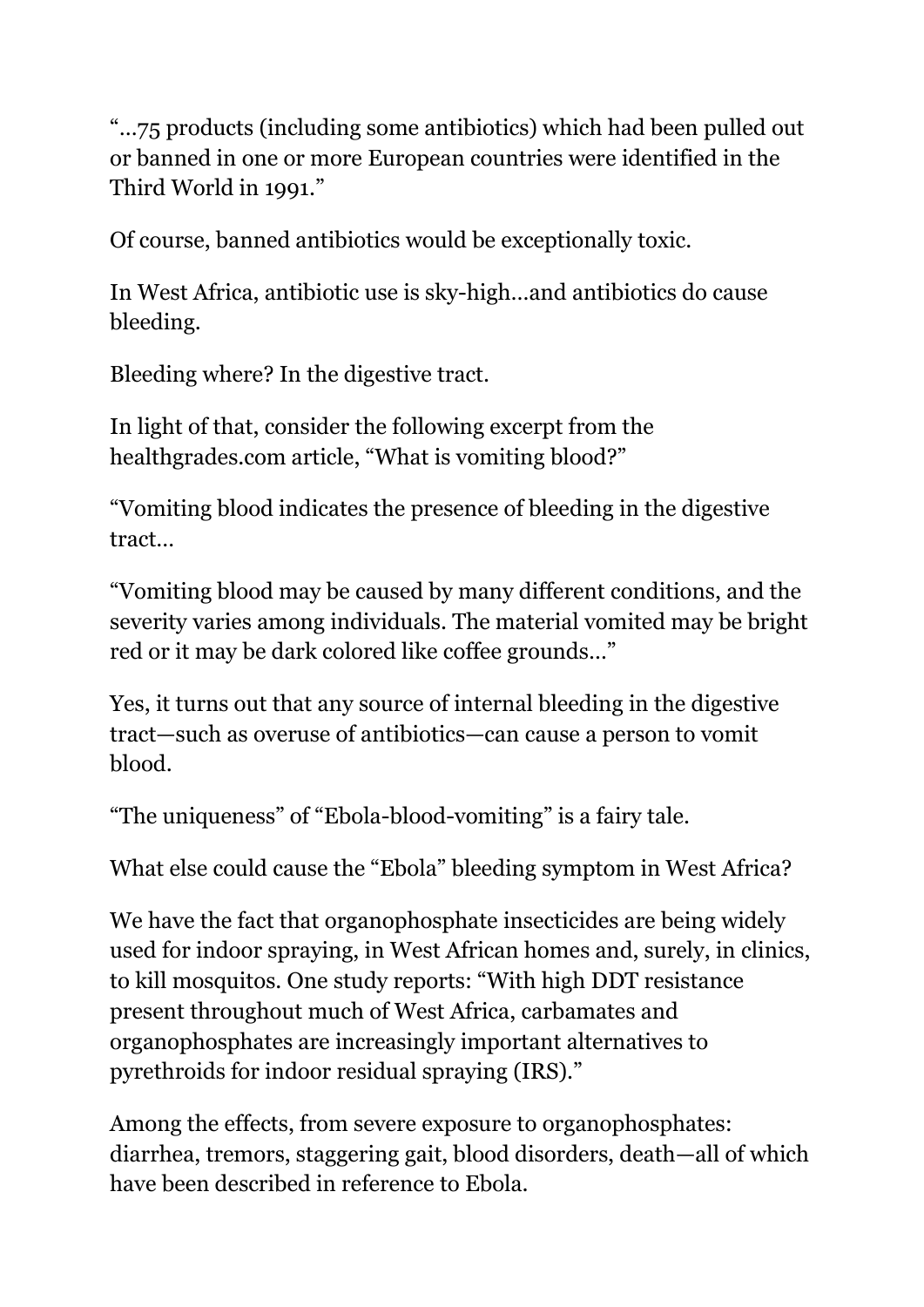And then there is this: "In nine patients suffering from organophosphate intoxication, platelet function and blood coagulation parameters were investigated…In five of nine patients a marked bleeding tendency was observed. The bleeding tendency in organophosphate intoxication is probably mainly caused by the defective platelet function." (Klin Wochenschur, Sept. 3, 1984;62 (17):814-20, author: m. Zieman)

Bleeding. Not from a virus.

What about vaccines?

A number of vaccination campaigns have been carried out in West Africa. I have found no in-depth independent investigations of the ingredients in these vaccines. But for example, a simple flu vaccine, Fluvirin, carries the risk of "hemorrhage.".

Several other routine vaccines can cause vomiting. The HiB, for example.

What about formaldehyde?

We have this chilling report—From the (Liberian) Daily Observer, Oct. 14, "Breaking: Formaldehyde in Water Allegedly Causing Ebola-like symptoms":

"A man in Schieffelin, a community located in Margibi County on the Robertsfield Highway, has been arrested for attempting to put formaldehyde into a well used by the community."

"Reports say around 10 a.m., he approached the well with powder in a bottle. Mobbed by the community, he confessed that he had been paid to put formaldehyde into the well, and that he was not the only one. He reportedly told community dwellers, 'We are many.' There are agents in Harbel, Dolostown, Cotton Tree and other communities around the country, he said."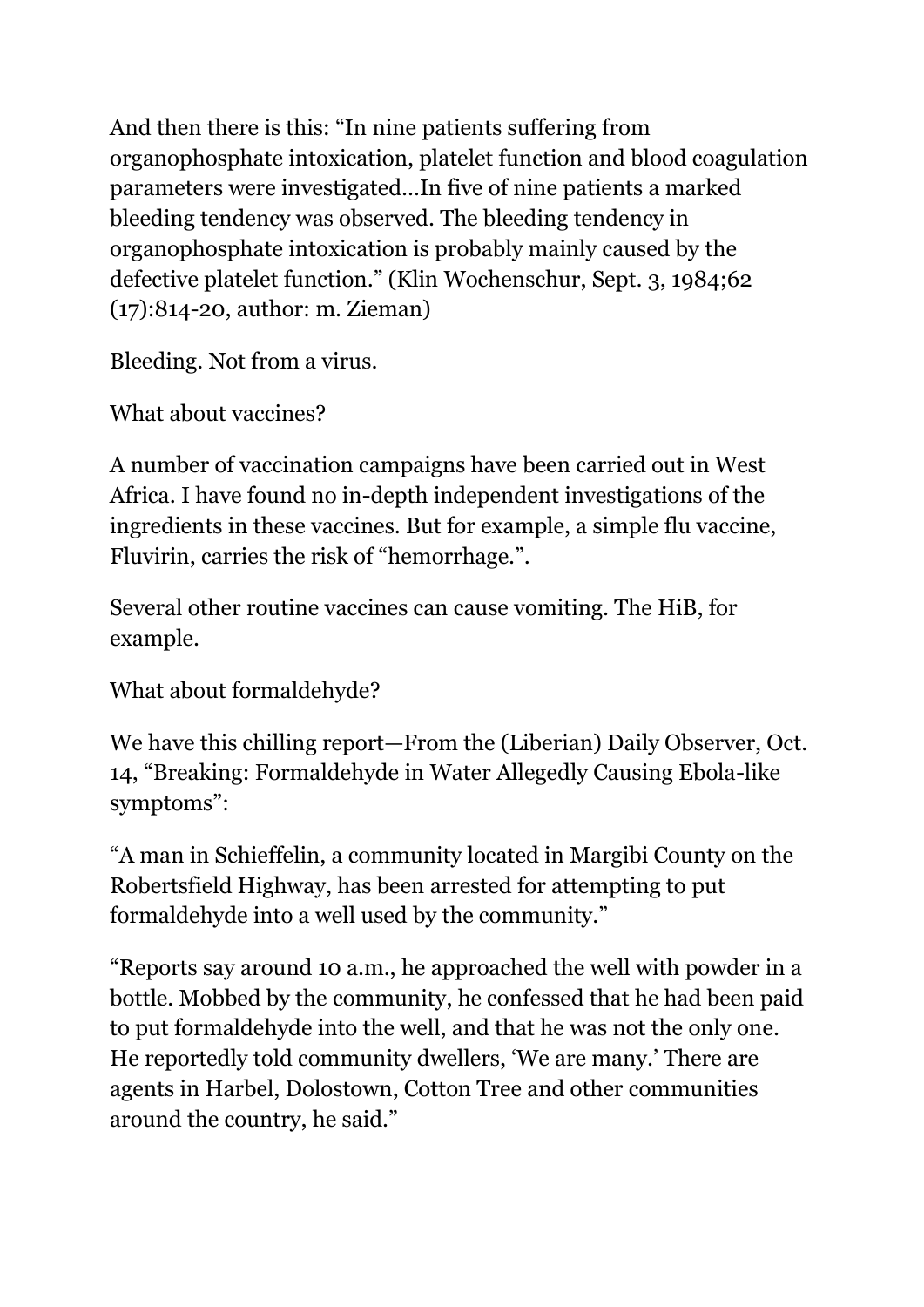"State radio, ELBC, reports that least 10 people in the Dolostown community have died after drinking water from poisoned wells."

The ATSDR (US Agency for Toxic Substances and Disease Registry) in its Guidelines for medical management of formaldehyde poisoning, lists these symptoms: "nausea, vomiting, pain, bleeding, CNS depression, coma…"

There are other sources of poisoning in West Africa. Their components and effects need further investigation.

For example: Firestone.

For nearly a century, the company has run a giant rubber plantation in Liberia. According to one estimate, Firestone controls 10% of the arable land in the country.

Aside from the wretched living and working conditions of the locals, who tap the trees for rubber, and bring their young children to work in order to meet Firestone daily quotas, there is the issue of massive pollution.

From irinnews: "LIBERIA: Community demands answers on rubber pollution":

"MONROVIA, 4 June 2009 (IRIN) – People living next to Firestone Natural Rubber Company's plantation in Harbel, 45km outside of Liberia's capital Monrovia, say pollution from the concession is destroying their health, ruining their livelihoods and even killing residents."

"Firestone's Liberia rubber concession is the second largest rubber producer in Africa and employs some 14,000 Liberians."

"Residents of the town of Kpanyarh, just next to Firestone's rubber plantation in Harbel, say the creek from which they fish and drink their water in the dry season has been contaminated with toxins."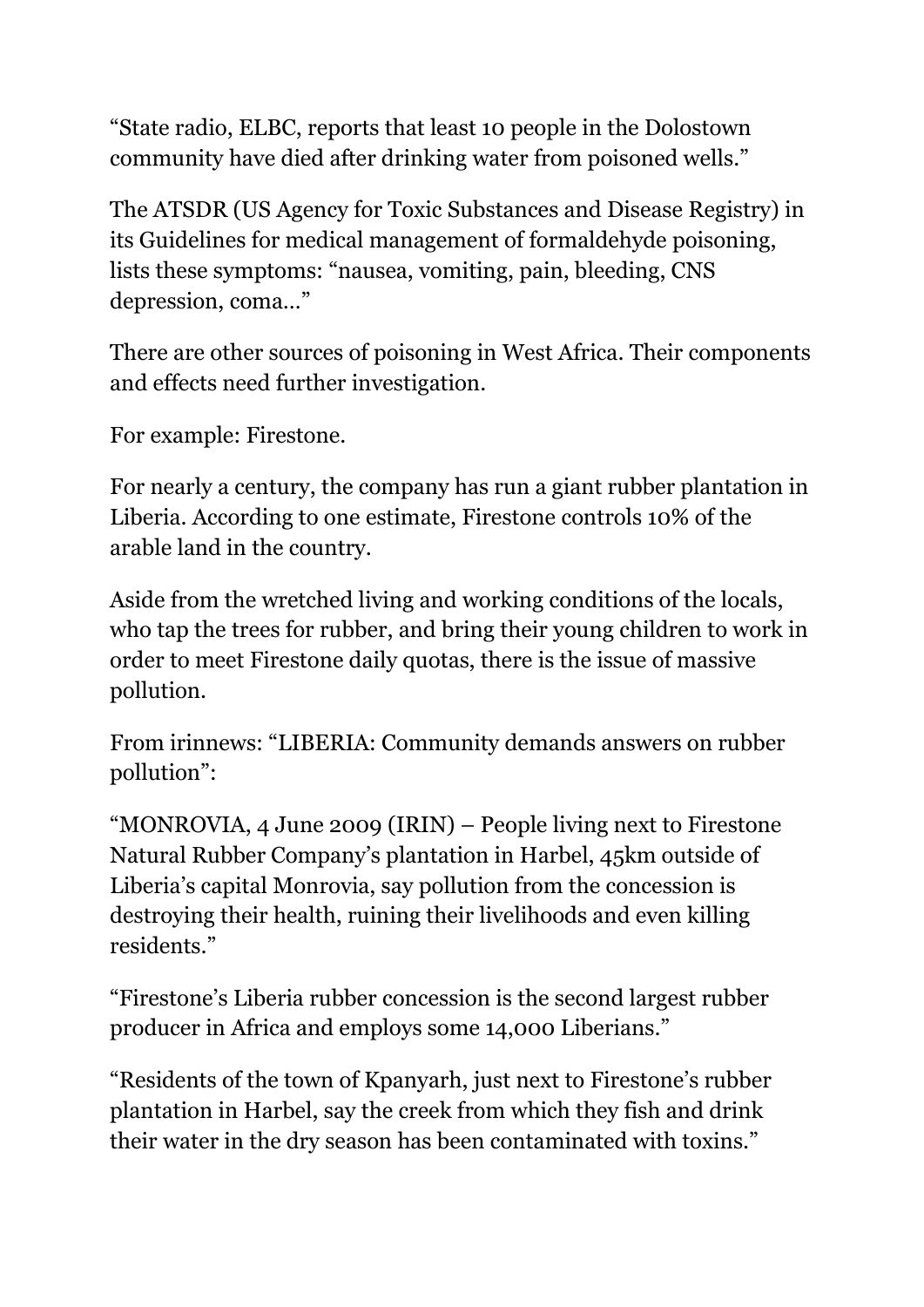"'We used to fish and drink the water,' 67-year-old Kpanyarh resident John Powell told IRIN on a visit to the creek which runs just outside the town. He said the water became toxic in October 2008. 'We can't drink it any longer. Some of our people have already died from this. We have drawn Firestone's attention to our plight but they have ignored it.'"

"In mid-May on an IRIN visit to the area, acidic fumes emanating from the creek caused people's eyes to water and made it difficult to breathe."

From BBC News: "The three-month investigation found that a plant south-east of the capital Monrovia was responsible for high [toxic] levels of orthophosphate in creeks."

From laborrights.org: Because of lack of drinkable water on the plantation, "this situation leaves tappers and other unskilled employees and their families with no option but to drink from shallow wells and creeks."

And of course, those creeks are heavily polluted.

Who knows how many and what toxic chemicals have been released from the Firestone plantation into the surrounding creeks and rivers?

A further investigation in West Africa could well turn up even more reasons for bleeding—none of which has anything to do with a virus. The region is rife with industrial operations which produce major pollutants—mining, offshore oil exploration and drilling, rubbertapping, etc.

Then we come to the frightening press stories about the "Ebolastricken, collapsing" doctors and health workers, who are treating patients in the Ebola clinics in West Africa.

But wait. These health workers have been wearing hazmat suits. Sealed off from the outside world, working shifts inside those boiling suits, where they are losing 5 quarts of body fluid an hour, they come out for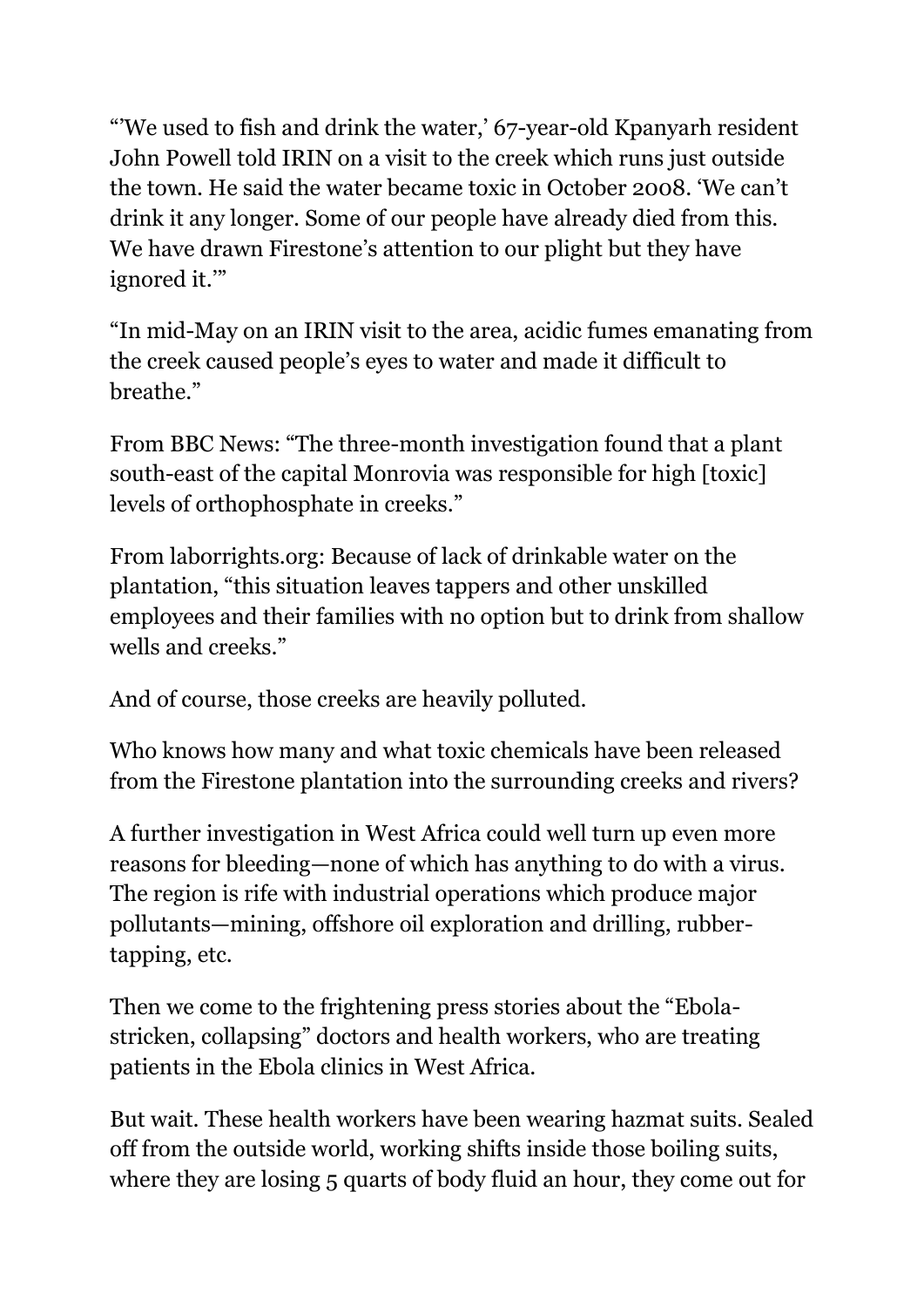rehydration, douse themselves with toxic chemicals to disinfect, and then go back in again.

One doctor told the Daily Mail he could smell intense fumes of chlorine while he was working in his suit. That means the toxic chemical was actually in there with him.

No wonder some health workers are collapsing and dying. No virus necessary.

From the Daily Mail, August 5, 2014, an article headlined, "In boiling hot suits...":

"Doctor Hannah Spencer revealed how she wills herself to feel safe inside a boiling hot air-sealed Hazmat suit…"

"Boiling: Doctors and nurses lose up to five litres in sweat during an hour-long shift in the suits and have to spend two hours rehydrating after…"

"To minimise the risk of infection they have to wear thick rubber boots that come up to their knees, an impermeable body suit, gloves, a face mask, a hood and goggles to ensure no air at all can touch their skin."

"Dr. Spencer, 27, and her colleagues lose up to five litres of sweat during a shift treating victims and have to spend two hours rehydrating afterwards."

"At their camp they go through multiple decontaminations which includes spraying chlorine on their shoes."

"Dr. Spencer: 'We would like to keep a [patient] visit between 45 minutes and one hour, but now, we're stretching it to almost two hours. We put ourselves through a very strong physiological stress when we're using personal protection gear.'"

"'We sweat, we're losing water; we're getting hotter and it wreaks havoc on the body. Our own endurance starts to wear down.'"